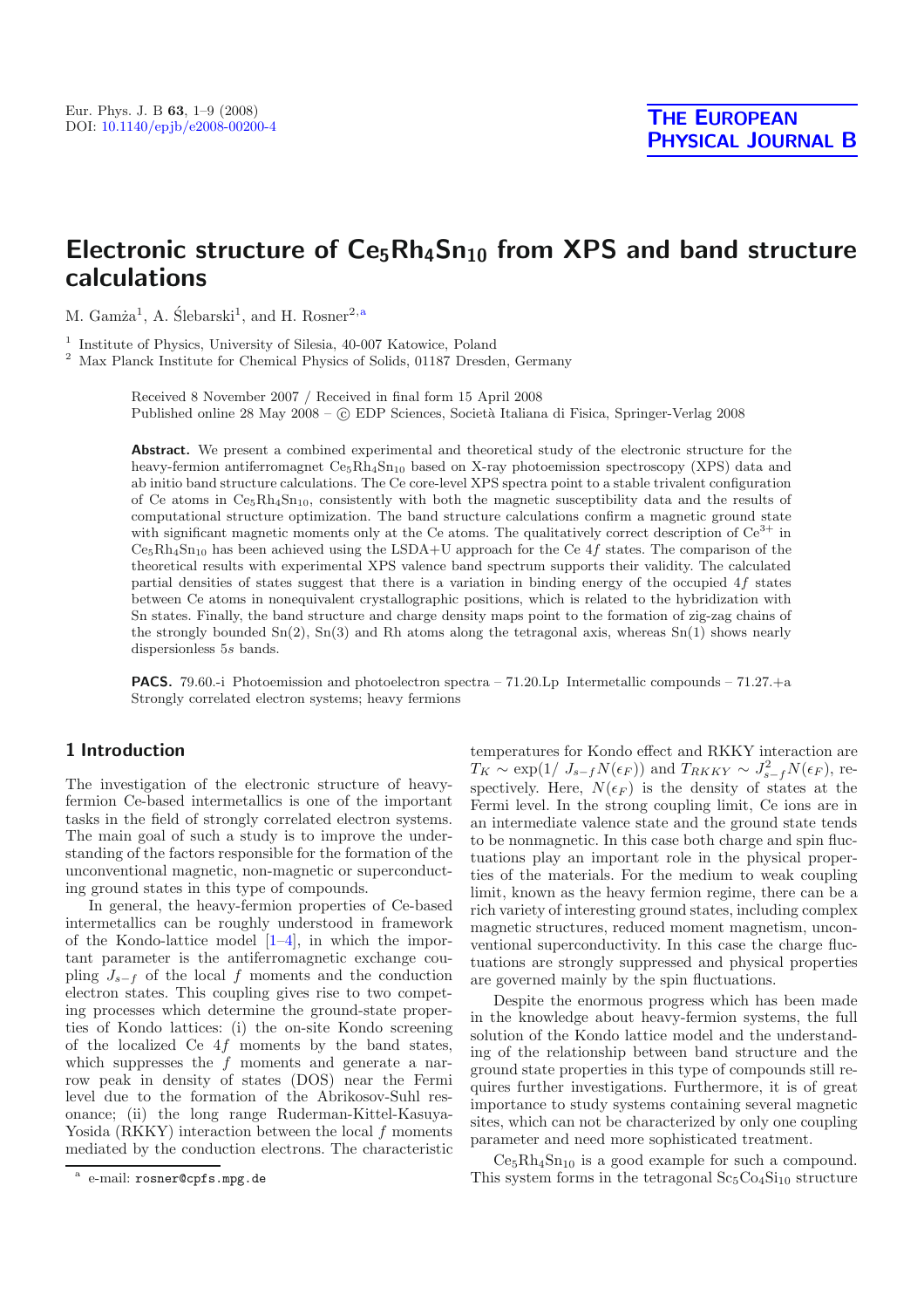type, in which the Ce atoms occupy three nonequivalent crystallographic positions. It was claimed to be a moderate heavy fermion antiferromagnet ( $\gamma \approx 104$  mJ Cemol<sup>-1</sup> K<sup>-2</sup>) with Néel temperature  $T_N \approx 4.3$  K [\[5\]](#page-8-0).

In this paper we report the results of X-ray photoelectron spectroscopy (XPS) measurements and density functional band structure calculations. Based on the corelevel XPS spectra we analyse the valency of Ce ions in  $Ce<sub>5</sub>Rh<sub>4</sub>Sn<sub>10</sub>$ . From the Ce 3d XPS spectrum we estimate the hybridization energy,  $\Delta$ , using a model based on the Anderson Hamiltonian and developed by Gunnarsson Schönhammer [\[6](#page-8-1)]. We argue, that the  $\Delta$  parameter can be interpreted as a measure of the average hybridization strength between the Ce 4f shell and valence band states in  $Ce<sub>5</sub>Rh<sub>4</sub>Sn<sub>10</sub>$ . In contrast, the band structure calculations give specific information about the electronic structure of Ce in particular crystallographic positions. To get insight into the chemical bonding in  $Ce<sub>5</sub>Rh<sub>4</sub>Sn<sub>10</sub>$  we analyse the valence and difference charge density maps. We performed also the computational crystal structure optimization. We provide the fully optimized lattice parameters and the atomic coordinates, since the internal atomic positions for  $Ce<sub>5</sub>Rh<sub>4</sub>Sn<sub>10</sub>$  were not reported so far.

Recently we have found that some compounds of the series of Ce-Rh-Sn intermetallics shows the sign of spin fluctuations owing to the Rh 4d electrons [\[7](#page-8-2)[,8\]](#page-8-3). In order to investigate the possible spin fluctuations on Rh atoms in  $Ce<sub>5</sub>Rh<sub>4</sub>Sn<sub>10</sub>$  we have carried out ac magnetic susceptibility measurements down to a temperature of 2 K.

# **2 Methods**

## **2.1 Experimental**

A polycrystalline sample of  $Ce<sub>5</sub>Rh<sub>4</sub>Sn<sub>10</sub>$  was prepared by arc melting of the elemental metals (Ce 99.99%, Rh 99.95%, Sn 99.995%, in units of atomic %) in the ratio 5:4:10 on a water cooled cooper hearth in an ultra-high purity Ar atmosphere with an Al getter (heated above the melting point). The sample was remelted several times to promote homogeneity and annealed at 800 ◦C for 7 days. The quality of the sample was examined by X-ray powder diffraction (XRD) analysis. The measurements were performed on a Siemens D-5000 diffractometer using Cu  $K_{\alpha}$  radiation. The XRD patterns analysis revealed that the  $Ce<sub>5</sub>Rh<sub>4</sub>Sn<sub>10</sub>$  crystallizes in the tetragonal  $Sc<sub>5</sub>Co<sub>4</sub>Si<sub>10</sub>$ structure type, consistently with previous results [\[5](#page-8-0)[,9\]](#page-8-4). The sample was found to be in good quality. Only few additional very slight Bragg peaks were detected, which we assign to a small amount of an unidentified minority phase. The lattice parameters acquired from the diffraction patterns analysis (Tab. [1\)](#page-1-0) are in agreement with those previously reported [\[5](#page-8-0)[,9](#page-8-4)]. We tried to synthesize also the reference compound  $La<sub>5</sub>Rh<sub>4</sub>Sn<sub>10</sub>$ , but we didn't succeed. This outcome is consistent with analysis performed by Venturini et al. [\[9\]](#page-8-4), who found that  $La<sub>5</sub>Rh<sub>4</sub>Sn<sub>10</sub>$  is out of stability range for stannides which crystallize in the  $Sc_5Co_4Si_{10}$  type of structure.

<span id="page-1-0"></span>

|                                  | <b>Table 1.</b> Crystal structure data for $C_{65}Rh_4Sn_{10}$ compound. |  |  |
|----------------------------------|--------------------------------------------------------------------------|--|--|
|                                  | The calculated lattice parameters and internal positions were            |  |  |
| rounded to 3 significant digits. |                                                                          |  |  |

| $a(\AA)$ | c(A)             |               |                  |
|----------|------------------|---------------|------------------|
| 14.049   | 4.620            |               |                  |
| 14.053   | 4.621            |               |                  |
| 13.935   | 4.526            |               |                  |
|          | $\boldsymbol{x}$ | $\mathcal{Y}$ | $\boldsymbol{z}$ |
| 2a       | $\theta$         | $\Omega$      | $\Omega$         |
| 4g       | 0.069            | 0.569         | ∩                |
| 4h       | 0.176            | 0.676         | 0.5              |
| 4h       | 0.388            | 0.888         | 0.5              |
| 8i       | 0.253            | 0.526         | 0                |
| 8i       | 0.157            | 0.198         | 0                |
| 8j       | 0.162            | 0.003         | 0.5              |
|          |                  |               |                  |

The XPS spectra were obtained with monochromatized Al  $K_{\alpha}$  radiation at room temperature using a PHI 5700 ESCA spectrometer. The overall energy resolution was about 0.4 eV. The polycrystalline sample was broken in a high vacuum of  $6 \times 10^{-10}$  Torr immediately before taking spectra. The photoelectrons were taken almost vertically. The calibration of the spectra was performed according to reference [\[10](#page-8-5)]. Binding energies were referenced to the Fermi level  $(\epsilon_F = 0)$ .

The ac magnetic susceptibility was measured in the temperature range of 1.8–300 K using a commercial ac Lake-Shore susceptometer. The amplitude of the excitation field was 1 mT at a fixed frequency of 10 kHz.

## **2.2 Computational**

The electronic structure of the compound  $Ce<sub>5</sub>Rh<sub>4</sub>Sn<sub>10</sub>$  was studied using the Full Potential Local Orbital (FPLO) Minimum Basis code (version 5.00-19) [\[11\]](#page-8-6) within the local spin density approximation (LSDA). In the scalarrelativistic calculations the XC potential of Perdew and Wang was employed [\[12\]](#page-8-7). As basis set,  $Ce(4f5s5p/5d6s)$ 6p),  $Rh(4s4p/4d5s5p)$  and  $Sn(4s4p4d/5s5p:5d)$  states were employed as semi-core/valence:polarization states. The lower-lying states were treated fully relativistically as core states. The inclusion of semi-core states was forced by their non-negligible overlap due to the large extension of their wave functions. The Sn 5d states were taken into account as polarization states to improve the completeness of the basis set. The spatial extension of the basis orbitals, controlled by the confining potential exponent equal to 5, was optimized to minimize the total energy [\[13](#page-8-8)]. The strong Coulomb correlation within the Ce 4f shell was treated in a mean field approximation using the LSDA+U method [\[14\]](#page-8-9) (applying the around mean field double counting scheme). The Coulomb repulsion  $U$  and exchange constant  $J$  for the  $4f$  states of all three types of Ce atoms were assumed to be  $4-7$  eV and  $0-0.7$  eV, respectively. Within this range of parameters, no significant changes of the electronic structure apart from the exact position of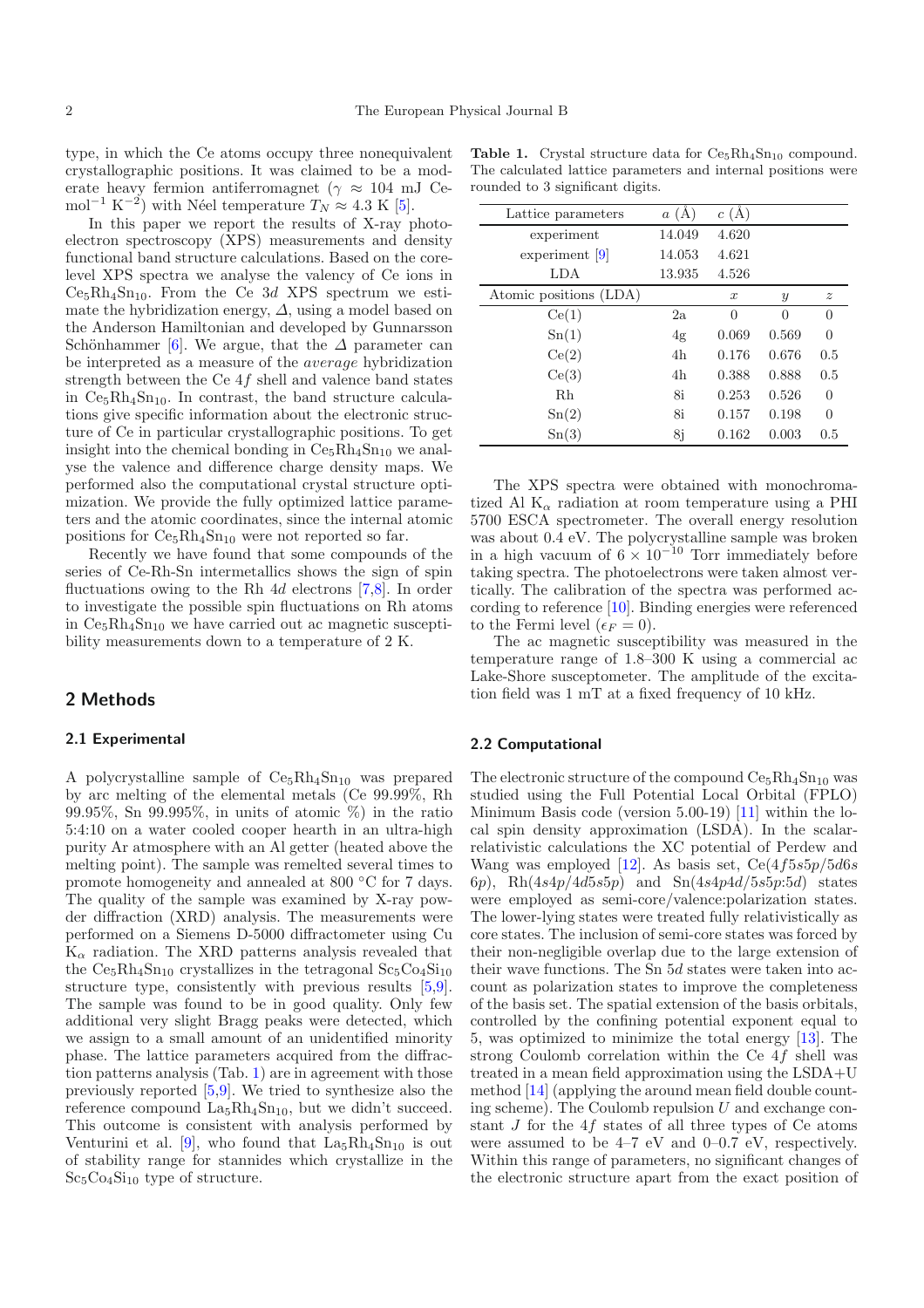the Ce 4f levels were observed. A k-mesh of 120 points in the irreducible part of Brillouin zone (916 in the full zone) was used.

To analyse the topology of the valence charge density as well as atomic forces we performed also band structure calculations by the Full Potential Linearized Augmented Plane-Wave (FP-LAPW) method [\[15](#page-8-10)] using WIEN2k 05 computer code [\[16\]](#page-8-11). The resulting electronic densities of states and band structures were basically identical for the two band structure codes.

Based on the band structure results we estimated the theoretical XPS valence band spectra. The partial lresolved densities of states were multiplied by the corresponding cross sections [\[17\]](#page-8-12). The results were multiplied by the Fermi-Dirac function for 300 K and convoluted by the Lorentzians with a full width at half maximum (FWHM) of 0.4 eV to account for the instrumental resolution, thermal broadening and the effect of the lifetime of the hole states.

# **3 Results and discussion**

## **3.1 Ce core-level XPS spectra**

The most intensive peaks in Ce XPS spectra are related to photoemission from Ce 3d and 4d states.

Figure [1](#page-2-0) shows the Ce 3d XPS spectrum for the compound  $Ce<sub>5</sub>Rh<sub>4</sub>Sn<sub>10</sub>$ . Due to the spin-orbit (SO) interaction there are two sets of Ce 3d photoemission lines in the spectrum assigned to the  $3d_{3/2}$  and  $3d_{5/2}$  components of the final states, with an intensity ratio  $I(3d_{5/2})/I(3d_{3/2})=3/2$ . The estimated value of the SO splitting ( $\delta \approx 18.6$  eV) is in agreement with that obtained from the ab initio calculations ( $\delta \approx 18.84$  eV) for all Ce atoms in Ce<sub>5</sub>Rh<sub>4</sub>Sn<sub>10</sub>.

The main photoemission lines originating from  $\mathrm{Ce}^{3+}$ are labelled as  $f<sup>1</sup>$ . The lowest energy components marked as  $f^2$  appear owing to the strong Coulomb interaction between photoemission hole in core shell and electrons located near the Fermi level. These contributions originate from a screening of the core hole by electrons from the valence band to the  $4f$  states, which is possible due to hybridization of the Ce 4f shell with conduction band states. Therefore the  $f^2$  peak intensity with respect to the sum of the intensities of the  $f^1$  and  $f^2$  peaks can be considered as an indicator of the hybridization strength [\[18](#page-8-13)]. In the investigated energy range the Ce 3d photoemission lines overlap with a small peak due to the Sn 3s states which is located at about 885 eV. In the Ce 3d XPS spectrum we found also some broad features at binding energies of 897.1 eV, 909.6 eV and 915.7 eV. We interpret these features as plasmon resonance structures which arise from collective oscillations of the conduction electrons, that we indicated in Figure [1.](#page-2-0) The plasmon energy, i.e. the energy interval between the main peak and the loss line, was found to be about 12.5 eV. We note that very similar energy loss structures have been observed recently in the Ce  $3d$  XPS spectrum of CeRhSn<sub>2</sub> [\[7\]](#page-8-2). There are no additional, sharp peaks in the Ce 3d XPS spectrum in a range of ∼11 eV from the main photoemission lines which could

<span id="page-2-0"></span>

**Fig. 1.** The Ce 3d XPS spectrum for  $Ce_5Rh_4Sn_{10}$  deconvoluted based on the Gunnarsson and Schönhammer theoretical model [\[6](#page-8-1)]. The plasmon energy h $\nu$  (∼12.5 eV) is marked by arrows.

<span id="page-2-1"></span>

Fig. 2. The Ce 4d XPS spectrum for  $Ce<sub>5</sub>Rh<sub>4</sub>Sn<sub>10</sub>$ . The inset shows the comparison of the unit cell volumes, calculated from the experimental lattice parameters, for the series of  $RE_5Rh_4Sn_{10}$  intermetallics (RE–rare earth element). Both plots point to a stable trivalent configuration of Ce atoms in  $Ce<sub>5</sub>Rh<sub>4</sub>Sn<sub>10</sub>$ .

be assigned to the Ce  $3d^9f^0$  final state, giving an evidence of an intermediate valence behavior of Ce in the system  $Ce<sub>5</sub>Rh<sub>4</sub>Sn<sub>10</sub>$ .

The valence of Ce ions close to 3+ has also been confirmed by the Ce 4d XPS spectrum (Fig. [2\)](#page-2-1), where one can observe only a broad structure at binding energies ranging from 104 eV to 117 eV. This complex originates from two sets of photoemission lines whose separation corresponds to the core-hole 4d spin-orbit interaction and equals to  $\sim$ 3.2 eV. These peaks are assigned to the  $4d^{9}4f^{1}$  and  $4d^{9}4f^{2}$  final states. The shape of this region, however, can not be interpreted in detail because of the 4d-4f interaction which is much stronger than the  $3d-4f$  coupling and introduces strong multiplet effects [\[19\]](#page-8-14). In Ce 4d XPS spectra for the intermediate valence systems there are additional photoemission lines due to the  $4d^{9}4f^{0}$  final states. These peaks are usually observed in a distance of ∼11 eV from the main peaks and their splitting is almost equal to the 4d spin-orbit splitting in La  $(\sim 2.9 \text{ eV})$  [\[18](#page-8-13)[–20\]](#page-8-15). In the Ce 4d XPS spectrum of  $Ce<sub>5</sub>Rh<sub>4</sub>Sn<sub>10</sub>$  there is no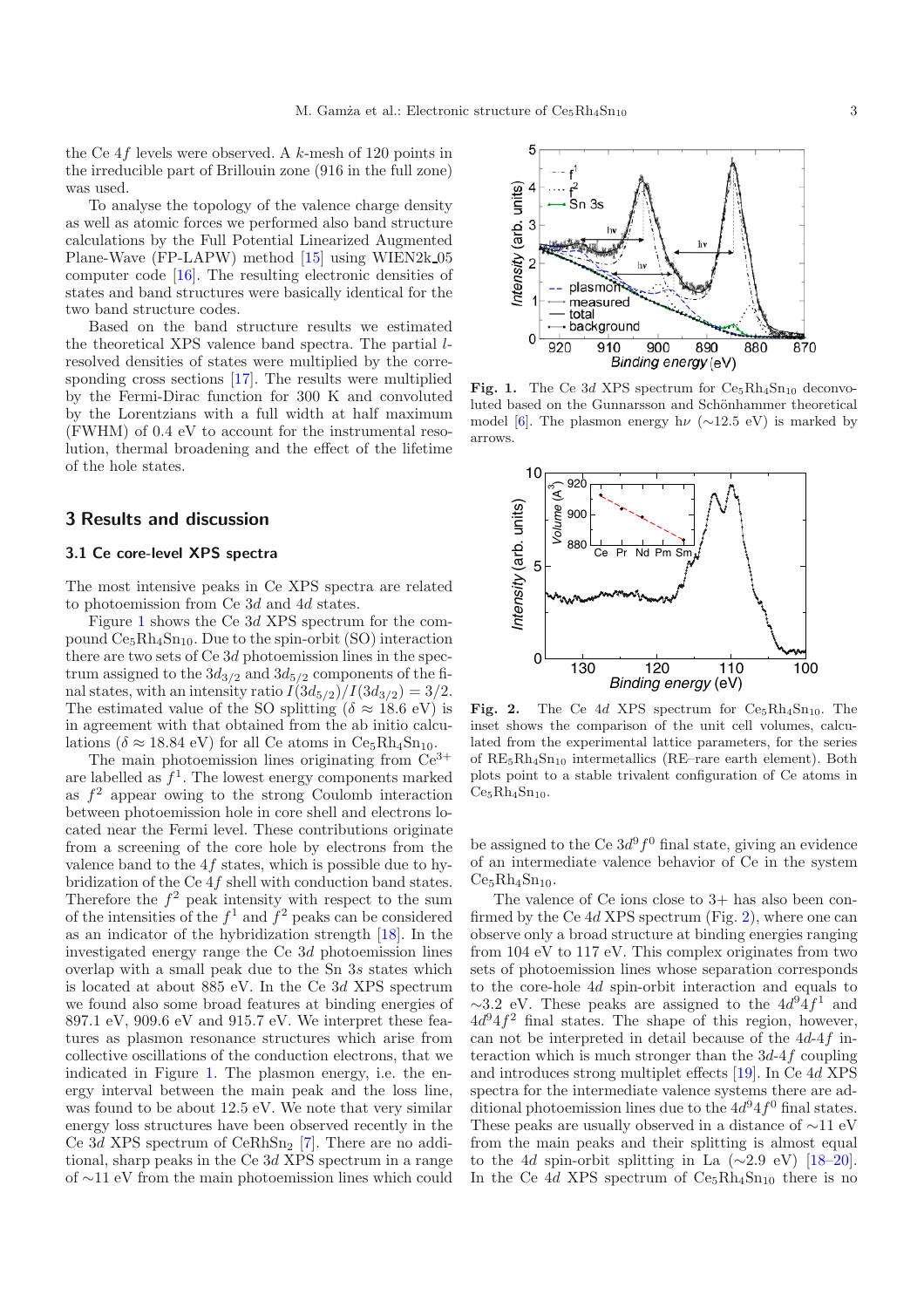evidence for additional sharp peaks at a binding energy of 118–124 eV, which would provide evidence of an intermediate valence behavior of Ce. There appears only a broad feature in a distance of 12–13 eV from the main photoemission structure, which we interpret as plasmon-loss satellite. Similar plasmon-like features were found recently in Ce  $4d$  XPS spectra of CeRhSn<sub>2</sub> [\[7](#page-8-2)].

In order to estimate the hybridization strength between the 4f and conduction band states we performed the quantitative analysis of the Ce 3d XPS spectra based on the Gunnarsson and Schönhammer (GS) model cal-culations [\[6](#page-8-1)[,18](#page-8-13)]. The  $\Delta$  parameter, which describes the hybridization strength between the Ce 4f shell and conduction electron states, is defined as  $\pi V^2 \rho_{max}$ , where  $\rho_{max}$ is the maximum value of the DOS and  $V$  is the hybridization matrix element in the Anderson impurity Hamiltonian. The  $\Delta$  value was estimated using Figures 5 and 6 of the reference [\[18](#page-8-13)], assuming the conduction band's DOS to be a simple semielliptic with lower edge  $B^- = -4$  eV and upper edge  $B^+ = 1.57$  eV with respect to the Fermi level. The other parameters in the GS model were assumed to take values typical for Ce-based intermetallics (the Coulomb interaction between the core hole and the 4f subshell  $U_{fc} \cong 9.6$ –13.0 eV and the Coulomb interaction between the 4f electrons  $U_{ff} = 6.4$  eV). The separation of the overlapping peaks in the spectrum was done on the basis of the Doniach-Sunjić theory  $[21]$ . A background, calculated using the Tougaard algorithm [\[22\]](#page-8-17) was subtracted from the XPS data. Such an estimation yielded  $\Delta \approx 50$  meV.

The estimated  $\Delta$  value we interpret as the *average* hybridization energy for the Ce atoms which occupy three nonequivalent crystallographic positions in  $Ce<sub>5</sub>Rh<sub>4</sub>Sn<sub>10</sub>$ , since the measured Ce XPS spectra contain the total signal from all of the Ce atoms. It is worthwhile to underline that the ab initio band structure calculations revealed the differences in binding energy between crystallographically nonequivalent Ce atoms of the order of 0.2–0.6 eV, depending on the applied method (FPLO or LAPW) and approximation (LDA, LSDA, LSDA+U). These shifts are much smaller than the intervals between the  $f^1$  and  $f^2$ contributions, which justifies the interpretation of the estimated  $\Delta$  as an averaged value.

There are several possible sources of error in the estimation of the  $\Delta$  value. One of the most important is the surface contribution to the measured spectra. Since the inelastic mean free path for the photoelectrons with ki-netic energy of 600 eV is about 10 Å [\[23](#page-8-18)], approximately 20% of the XPS spectrum arises from the first atomic layer where Ce might have different electronic structure. Besides, significant uncertainties are related also to the spectra decomposition and the background subtraction.

It is worthwhile to point out that the assumed theoretical model does not include the dependence of the hybridization parameter  $\Delta$  on the Ce 4f configuration [\[24](#page-8-19)[,25\]](#page-8-20). The creation of a deep core hole in photoemission process should modify the distribution of the  $4f$ charge around the Ce atoms, resulting in a shrinking of the 4f wavefunction. This effect may lead to a smaller hy-

bridization strength in final state as compared with the ground state. Witkowski et al. [\[24\]](#page-8-19) have modified the Anderson model and introduced two hybridization parameters into the Hamiltonian to account for the influence of the core hole on the hybridization coupling in the final state. Their comparison of the theoretical results with the experiment suggests that configuration dependence of the hybridization strength is important for stronglyhybridized systems, while for systems with medium and weak hybridization this effect is not significant.

Finally, the GS model gives zero-temperature spectral functions, whereas the experimental spectra were collected at room temperature. A disagreement between zerotemperature calculations and our measurements could result from the temperature dependence of the spectral function. However, the experimental data for other Ce based intermetallics indicate that this dependence for the core-levels is small [\[24](#page-8-19)].

The estimated hybridization energy  $\Delta$  for Ce<sub>5</sub>Rh<sub>4</sub>Sn<sub>10</sub> is much smaller than the typical values for intermediate valence compounds  $(100-160 \text{ meV})$  [\[18](#page-8-13)[,26](#page-8-21)[,27\]](#page-8-22), which corroborates with the occupation of the 4f shell close to one for all Ce atoms in  $Ce<sub>5</sub>Rh<sub>4</sub>Sn<sub>10</sub>$ . This result, together with thermodynamic data [\[5](#page-8-0)], indicates that the compound  $Ce<sub>5</sub>Rh<sub>4</sub>Sn<sub>10</sub>$  belongs to the heavy fermion regime of the Kondo lattice model.

It is worth noting that similar  $\Delta$  value ( $\sim$ 60 meV) was found recently for another antiferromagnetic Kondo lattice compound, CeIn3, which has attracted great interest due to the superconducting transition via a heavy fermion state at the pressure of  $\sim 2.6$  GPa [\[28](#page-8-23)[,29\]](#page-8-24). This unusual superconducting state is believed to be characterized by magnetically mediated Cooper pairing. In this regard it is of immediate importance to study in detail the electronic structure of the compound  $Ce<sub>5</sub>Rh<sub>4</sub>Sn<sub>10</sub>$  as well as its response to applied pressure in order to get insight into the factors responsible for the formation of the unconventional ground states in heavy fermion systems.

#### **3.2 Structure optimization**

The compound  $Ce<sub>5</sub>Rh<sub>4</sub>Sn<sub>10</sub>$  was found to crystallize in the tetragonal structure of the  $Sc_5Co_4Si_{10}$ -type [\[9](#page-8-4)]. The experimental lattice parameters are listed in Table [1.](#page-1-0) The comparison of the unit cell volumes for the series of  $RE_5Rh_4Sn_{10}$  intermetallics (Fig. [2\)](#page-2-1) strongly indicates that the Ce atoms in  $Ce<sub>5</sub>Rh<sub>4</sub>Sn<sub>10</sub>$  are in a trivalent state, which is in agreement with the XPS spectra. Since no exact atomic coordinates were reported so far, we performed a full structure optimization based on the electronic band structure calculations within the LDA approximation. As a starting point we took atomic positions for the isostructural  $Nd_5Rh_4Sn_{10}$  compound [\[9](#page-8-4)] and the experimental lattice parameters (Tab. [1\)](#page-1-0) estimated for polycrystalline  $Ce<sub>5</sub>Rh<sub>4</sub>Sn<sub>10</sub>$ . The resulting lattice parameters and atomic positions are listed in Table [1.](#page-1-0) We cross-checked the FPLO results using the WIEN2k 05 computer code, where the atomic forces were calculated according to the method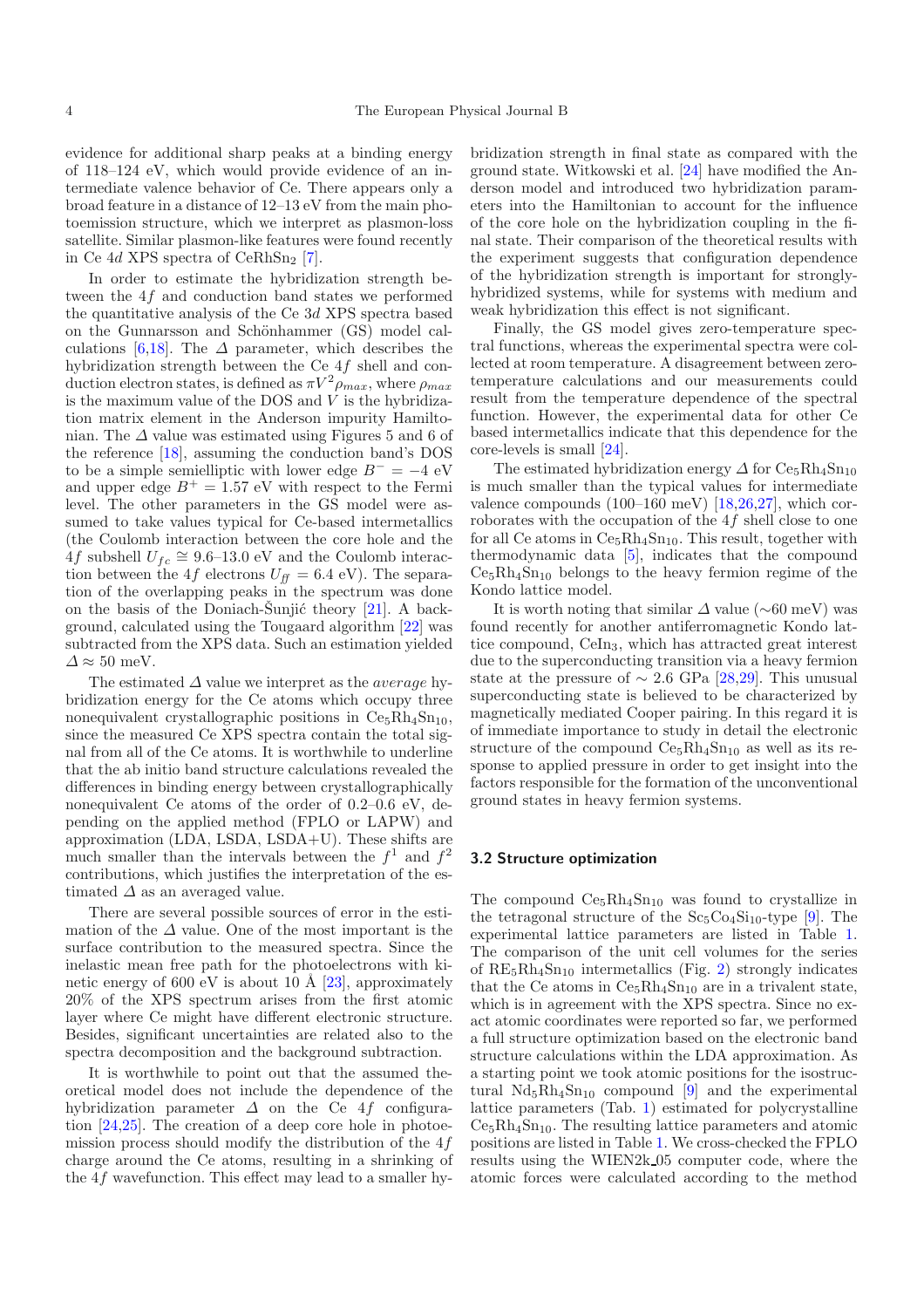<span id="page-4-1"></span>**Table 2.**  $DOS(\epsilon_F)$ , Sommerfeld coefficient  $\gamma$  and spin moments M of  $Ce(1)$ ,  $Ce(2)$  and  $Ce(3)$  calculated for the  $Ce<sub>5</sub>Rh<sub>4</sub>Sn<sub>10</sub>$  compound within different approximations for the XC potential.

|                                                                 | LDA  | LSDA | $LSDA+U$        |
|-----------------------------------------------------------------|------|------|-----------------|
|                                                                 |      |      | $(U \sim 6$ eV) |
| $DOS(\epsilon_F)$ (states eV <sup>-1</sup> f.u. <sup>-1</sup> ) | 53.9 | 30.0 | 9.5             |
| $\gamma$ (mJ Ce-mol <sup>-1</sup> K <sup>-2</sup> )             | 25.4 | 14.1 | 4.5             |
| $M_{Ce(1)}(\mu_B)$                                              |      | 0.02 | 1.01            |
| $M_{Ce(2)}(\mu_B)$                                              |      | 0.25 | 0.93            |
| $M_{Ce(3)}(\mu_B)$                                              |      | 0.81 | 1.01            |

proposed by Yu et al. [\[30\]](#page-8-25) For the optimized atomic positions we got total forces on each atom smaller than 10 mRy/a.u. It is worthwhile to stress that the theoretical lattice parameters are in good agreement with the experimental ones. It suggests that the Ce 4f states do not contribute significantly to the chemical bonding in  $Ce<sub>5</sub>Rh<sub>4</sub>Sn<sub>10</sub>$ .

## 3.3 Valence band of Ce<sub>5</sub>Rh<sub>4</sub>Sn<sub>10</sub>

Figure [3](#page-4-0) shows the total DOS for  $Ce<sub>5</sub>Rh<sub>4</sub>Sn<sub>10</sub>$  calculated within the LSDA approximation. The spin-polarized band structure calculations confirm a magnetic ground state with significant magnetic moments only at the Ce atoms (Tab. [2\)](#page-4-1), in agreement with the experimental results. The LSDA approach, however, results in unrealistic partial 4f contributions to the DOSs forming narrow peaks at the Fermi level due to the large underestimation of the Coulomb correlation within the Ce 4f shell in the LSDA approach. To account for the strong Coulomb repulsion in a mean field like (static) approximation we performed additional band structure calculations using the so-called LSDA+U method. The application of this method to the Ce  $4f$  states leads to a shift of the occupied Ce  $4f$  bands toward higher binding energies and of the unoccupied 4f states above the Fermi level. Consequently, it removes the incorrect hybridization with conduction states and yields the qualitatively correct physical picture of Ce in a trivalent state with the occupied and the unoccupied Ce 4f states split of the order of  $U-J$ . Thus, the magnetic spin moments for Ce atoms in all nonequivalent positions are about 1  $\mu_B$ . The spin moments on Rh and Sn calculated using the LSDA+U approach are below 0.01  $\mu_B$ . This suggests that the long range antiferromagnetic ordering at low temperatures can be attributed, in a first approximation, to the RKKY interaction among the local  $f$  moments, which is transferred via the conduction electrons. The magnetic structure of the  $Ce<sub>5</sub>Rh<sub>4</sub>Sn<sub>10</sub>$  compound is supposed to be complicated, since in the crystal structure there are three nonequivalent crystallographic positions occupied by magnetic Ce atoms. The analysis of band structure (Fig. [4\)](#page-5-0) clearly shows that the dispersion out of plane (along  $\Gamma$ –Z) is significantly larger than that in-plane (along  $\Gamma$ –X–M– $\Gamma$ ), especially for the Sn(2) and Sn(3) states. This suggests that the main direction for the



<span id="page-4-0"></span>**Fig. 3.** The comparison of the total DOSs calculated within the LSDA and LSDA+U  $(U = 6$  eV) approximation and the atom projected DOSs obtained using the LSDA+U approach. The majority (minority) spin was plotted upward (downward). The common vertical dash line indicates the position of the Fermi level.

RKKY-type magnetic interactions is along the tetragonal axis. Obviously further investigations, including neutron scattering experiments, should be carried out to improve the understanding of the magnetism in  $Ce<sub>5</sub>Rh<sub>4</sub>Sn<sub>10</sub>$ .

The total and partial atomic resolved DOSs calculated within the LSDA+U approximation are shown in Figure [3.](#page-4-0) For all nonequivalent Ce atoms the values for the  $U$  and  $J$ parameters were varied in ranges of 3–7 eV and 0–0.7 eV, respectively. In the applied range of the  $U$  and  $J$  values the shape of the electronic DOS for all atoms except Ce is almost independent on the choice of these parameters. Moreover, there are no noticeable changes in the DOSs in the region close to the Fermi level, which is crucial for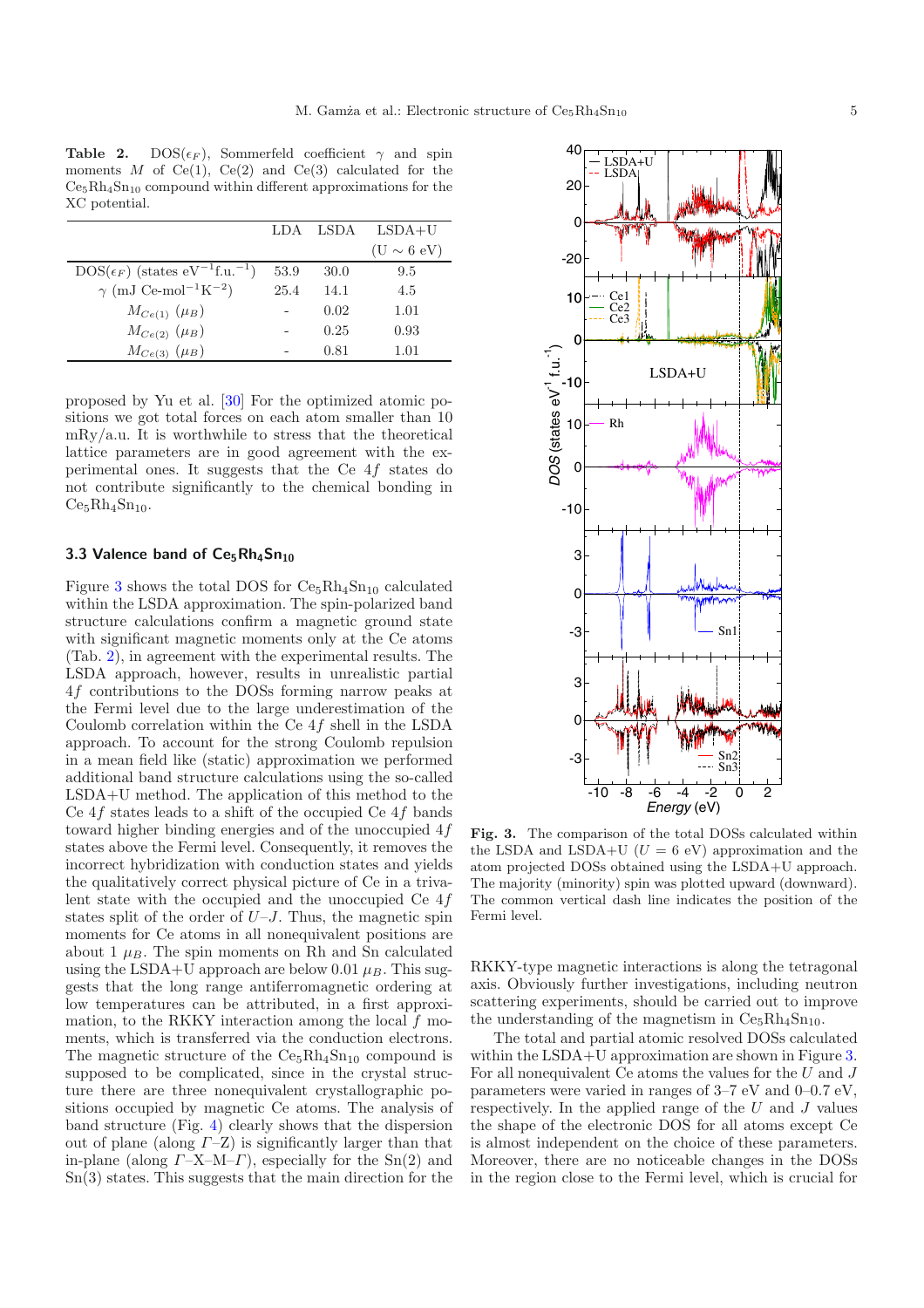<span id="page-5-0"></span>

**Fig. 4.** Band structure of  $Ce<sub>5</sub>Rh<sub>4</sub>Sn<sub>10</sub>$  calculated within the LSDA+U approximation. For the upper panel the  $U$  and  $J$ parameters were assumed to take values 6 eV and 0 eV, respectively, for all Ce atoms, while for the lower panel they were assumed to be 4 eV and 0 eV, respectively. The high symmetry points are labelled according to the standard notation.

the low-lying excitations. This justifies the application of the LSDA+U approximation, although the real values of  $U$  and  $J$  parameters may vary slightly for  $Ce$  atoms in all three nonequivalent positions.

It is worth noting that only in case of  $Ce(2)$  the occupied and unoccupied 4f states show a split of the order of  $(U-J)$ . For  $Ce(1)$  and  $Ce(3)$  the distance between the occupied and unoccupied  $f$  states is significantly larger (∼1.5 eV), which we assign to the hybridization with Sn states. This interpretation is consistent with observation that for the reference  $La_{2.5}Y_{2.5}Rh_4Sn_{10}$  compound the RE(2) (RE - rare earth element) crystallographic position is almost exclusively occupied by the smaller  $Y^{3+}$  ions [\[31\]](#page-8-26). The larger  $La^{3+}$  ions, comparable in size with the  $Ce^{3+}$ ions, fill in the  $RE(1)$  and  $RE(3)$  positions, where they can form covalent bonds with the NN Sn(2) and Sn(3) atoms.

The typical value of the  $U$  parameter for  $Ce$  in a trivalent state was calculated to be about 5–7 eV [\[32](#page-8-27)]. The ab initio estimates has been confirmed by experimental results [\[33\]](#page-8-28). For the investigated compound  $Ce<sub>5</sub>Rh<sub>4</sub>Sn<sub>10</sub>$ , application of the  $U$  parameter equal to  $6 \text{ eV}$  results in the occupied f bands at binding energies of 6.7 eV, 5 eV and 7 eV for Ce1, Ce2 and Ce3, respectively. On the other hand, a large number of photoemission experiments for different Ce-based systems unanimously revealed that for the compounds located in the heavy fermion regime the ionization energy of the Ce  $4f$  level is of 2–4 eV [\[34\]](#page-8-29). The typical position of the Ce  $4f$  photoionization peaks has been reproduced in our band structure calculations for  $Ce_5Rh_4Sn_{10}$  assuming that the U parameter is about 3 eV. One should note, however, that the 4f signal in

<span id="page-5-1"></span>

**Fig. 5.** The comparison of the XPS valence band spectrum of  $Ce<sub>5</sub>Rh<sub>4</sub>Sn<sub>10</sub>$  (background subtracted) with the calculated ones based on the densities of states obtained within the LSDA approximation and using the LSDA+U ( $U = 6$  eV) approach for the strong Coulomb interactions within the Ce 4f shell for each Ce atom. The thin grey (green) solid lines represent the sum of the partial l-resolved DOSs multiplied by the corresponding cross sections. The thin (blue) solid lines with (blue) stars show the sum of the partial Ce(1), Ce(2) and Ce(3), respectively,  $4f$ DOSs multiplied by the photoemission cross section.

photoelectron spectra originates from the final state after photoemission and corresponds to the removal of an f electron with simultaneous screening by electrons close to the Fermi level. Thus, its position in binding energy depends also on the screening of the f hole by conduction electrons.

To analyse the XPS valence band spectrum of  $Ce<sub>5</sub>Rh<sub>4</sub>Sn<sub>10</sub>$  we have estimated the theoretical XPS spectra based on the calculated partial DOSs, according to the description in Section 2.2. The exemplary results obtained from the DOSs calculated within the LSDA and LSDA+U  $(U = 6$  eV) approximation are presented in Figure [5.](#page-5-1) The theoretical XPS spectra fit well to the experimental data, which confirms the reliability of our band structure calculations. The most intense peak in valence band spectrum located at about 2.5 eV originates mainly from the Rh 4d states hybridized with 5p states of Sn. The second peak centered at about 7 eV is related to photoemissions from Sn 5s states. To expose the Ce 4f contributions to the XPS valence band spectrum we plotted also the partial Ce 4f DOSs as well as the sum of all partial l-resolved DOSs, multiplied by the corresponding cross-sections (Figs. [5a](#page-5-1), [5b](#page-5-1)). Since the Ce 4f give only small contributions to the XPS valence band as compared to the other valence band states, the experimental XPS spectrum is not decisive with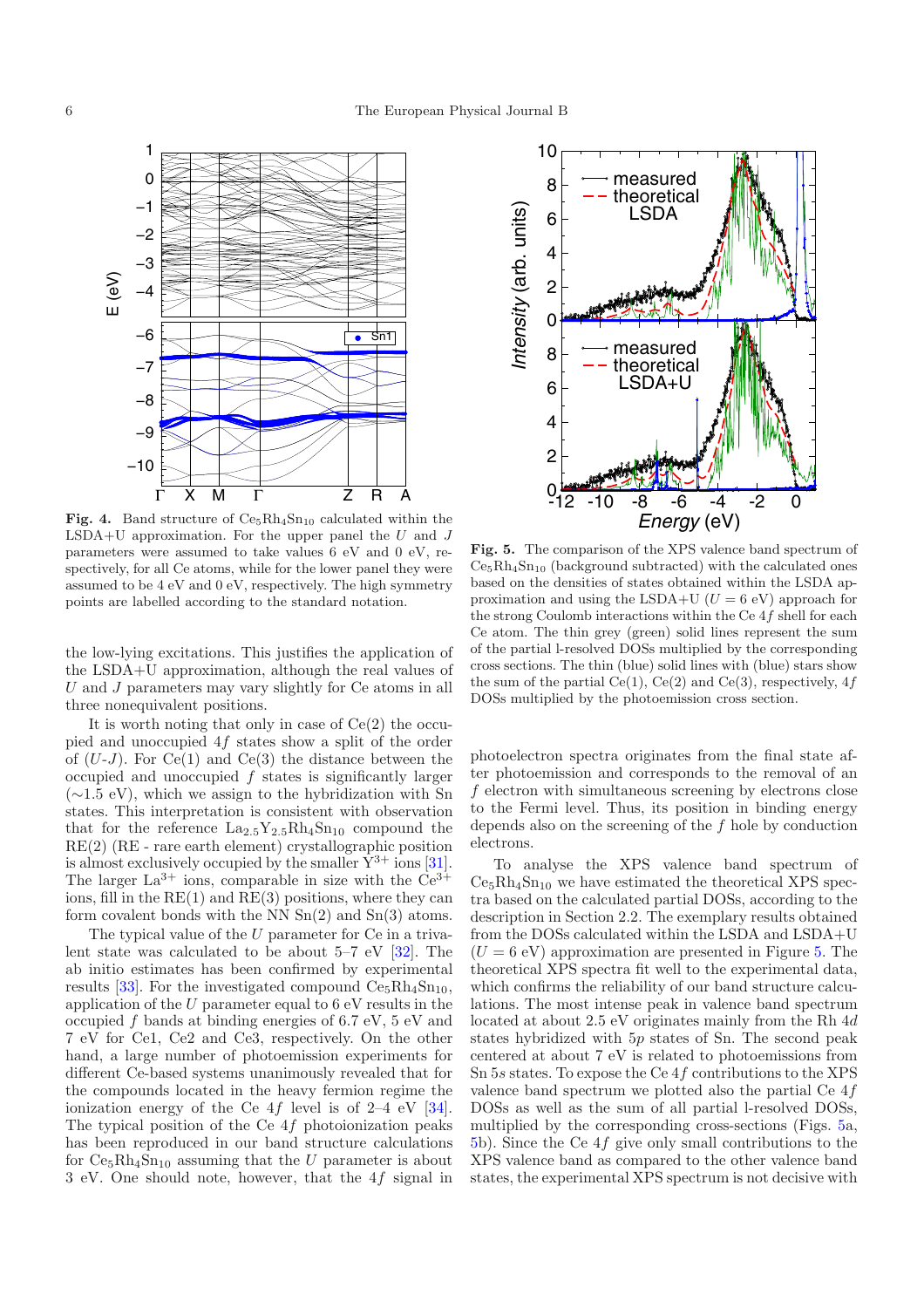

<span id="page-6-0"></span>**Fig. 6.** Total valence (a) and difference (b) charge densities (electron/ $\AA^3$ ) for the planes (001), (002) and (004) of Ce<sub>5</sub>Rh<sub>4</sub>Sn<sub>10</sub> provided with legends. The charge density maps reveal the strongest charge accumulations located between Rh and Sn(3) atoms as well as around the middlepoint of the unit cell. The former point to the covalent-like bonds between Rh and Sn(3) atoms, while the latter are strongly elongated toward the nearest neighbour  $Sn(2)$  atoms suggesting the formation of the multi-center bonds for the Sn(3) and Sn(2) atoms.

respect to the localization of the 4f states in valence band. Further experimental studies are required to clarify the energy position of the 4f bands for  $\text{Ce}_{5} \text{Rh}_{4} \text{Sn}_{10}$ .

The calculated values of the DOS at the Fermi level and the Sommerfeld coefficients are listed in Table [2.](#page-4-1) We note that the experimental  $\gamma$  value estimated from the fit of the low temperature specific heat data equals to 104 mJ Ce-mol<sup>-1</sup> K<sup>-2</sup> [\[5](#page-8-0)] and is of one order of magnitude larger than the theoretical bare values obtained from the  $\mathrm{DOS}(\epsilon_F)$  (Tab. [2\)](#page-4-1). Different effects, e.g., phononelectron coupling or low-lying magnetic excitations can enlarge the  $\gamma$  value. The strong enhancement, however, suggests that in low temperatures there is a peak of the electronic quasi-particle DOS at the Fermi level originating from an Abrikosov-Suhl resonance. It is worthwhile to stress that the LSDA+U approach is a static meanfield approximation. Consequently, this method can not account for the dynamic correlation effects, which are responsible for the heavy-fermion properties of Ce-based intermetallics. The XPS valence band spectrum recorded at room temperature also can not give the clear evidence for the Abrikosov-Suhl resonance in  $Ce<sub>5</sub>Rh<sub>4</sub>Sn<sub>10</sub>$ , since based on the thermodynamic measurements [\[5\]](#page-8-0) the Kondo tem-

perature for this compound should be very low and in higher temperatures the resonance therefore vanishes.

A surprising feature in the band structure of  $Ce<sub>5</sub>Rh<sub>4</sub>Sn<sub>10</sub>$  is the shape of the Sn(1) 5s states. These states are split into two groups of bands, which exhibit only a small dispersion (Fig. [4\)](#page-5-0). Thus they contribute to the two very narrow, well separated peaks in the electronic DOS of Sn(1) located at about 6.5 eV and 8.3 eV (Fig. [3\)](#page-4-0). In contrast, 5s states of  $Sn(2)$  and  $Sn(3)$  strongly hybridize with each other, forming common bands with considerable Rh 4d contribution. These bands shows a significant dispersion mainly along the tetragonal axis (Γ–Z). Such a band structure points to the formation of vertical zig-zag chains containing strongly bounded  $Sn(2)$ ,  $Sn(3)$ and Rh atoms. To gain deeper inside into the bondings in  $Ce<sub>5</sub>Rh<sub>4</sub>Sn<sub>10</sub>$  we analyse charge density distribution.

#### **3.4 Charge density analysis**

The calculated *valence charge densities* in planes (001),  $(002)$  and  $(004)$  for the compound  $Ce<sub>5</sub>Rh<sub>4</sub>Sn<sub>10</sub>$  are presented in panels (a) of Figure [6.](#page-6-0) In order to visualize the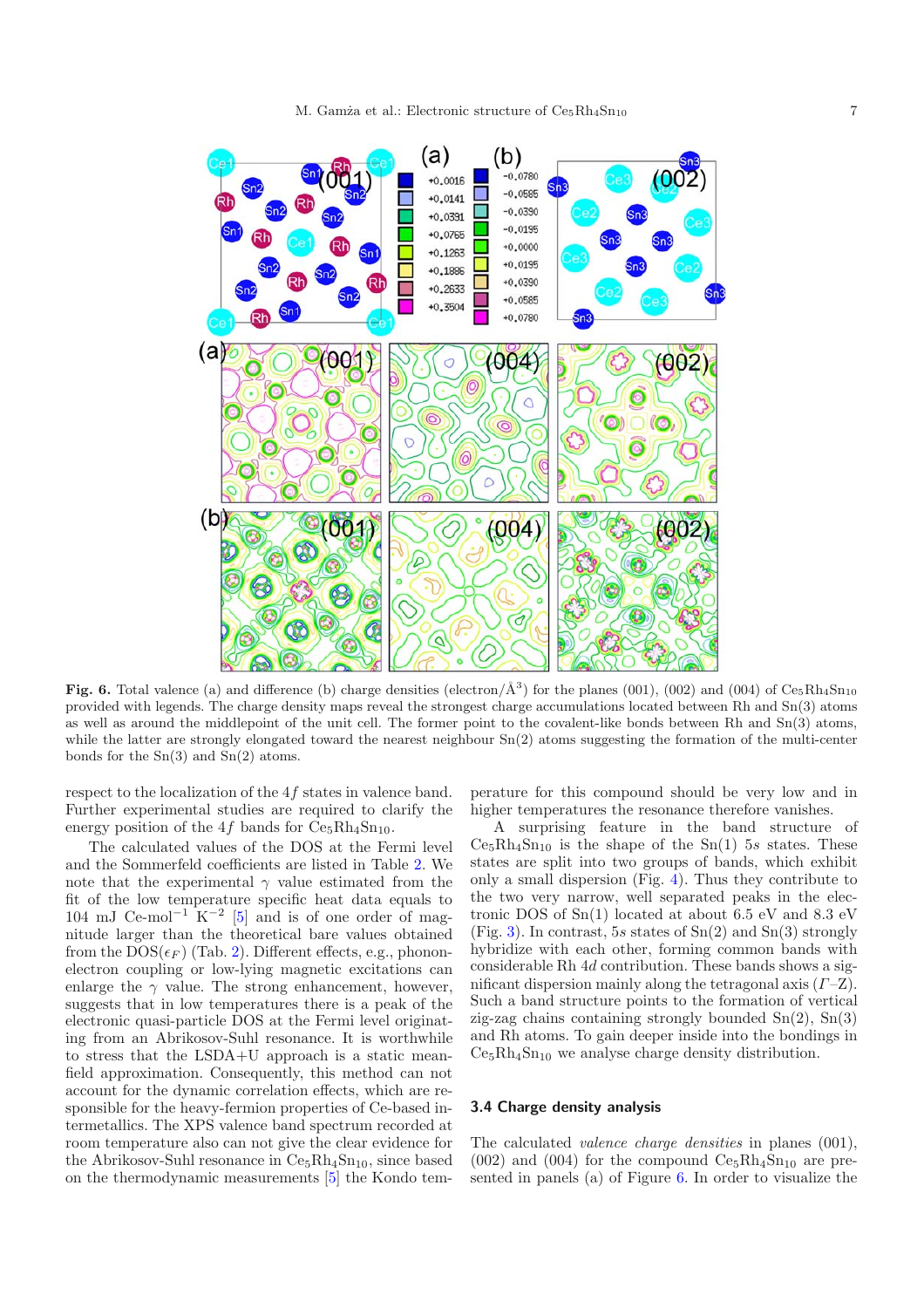reordering of electronic charge density accompanying the bonding formation, the *difference charge densities* were obtained by subtracting the superposition of free atom densities from the total *valence charge density*. The results are shown in panel (b) of Figure [6.](#page-6-0)

 $Ce<sub>5</sub>Rh<sub>4</sub>Sn<sub>10</sub>$  forms in a layered structure. Therefore, looking only at the crystal structure one could expect the strong bonds within the  $Ce(1)$ -Rh-Sn(1)-Sn(2) and the  $Ce(2)-Ce(3)-Sn(3)$  layers. Instead, we found the strongest charge accumulations distributed between the (001) and (002) planes, which suggests the formation of covalent-like bonds along the tetragonal axis. The most pronounced charge accumulations are located between Rh and Sn(3) atoms as well as around the middlepoint of the unit cell. The last ones are strongly elongated toward the nearest neighbouring (NN) Sn(2) atoms suggesting the formation of the multi-center bonds for the  $Sn(3)$  and  $Sn(2)$  atoms. These results point to the formation of zig-zag chains of strongly bounded  $\text{Sn}(2)$ ,  $\text{Sn}(3)$  and Rh atoms in the investigated crystal structure, consistently with our band structure analysis. Meanwhile the Sn(1) atoms are surrounded only by the slight charge accumulations distributed between the  $Sn(1), Ce(2), Ce(3)$  and Rh atoms and between the pairs of the NN  $Sn(1)$  atoms. The latter dimer-like feature is inline with the almost dispersionless  $Sn(1)$  5s bands in Figure [4](#page-5-0) (at 6.6 eV and 8.5 eV).

It worth noting that the topology of the valence and difference charge densities is the same for LSDA and LSDA+U calculations and does not depend on the values of the U and J parameters applied for Ce 4f states in LSDA+U approach. The picture derived from charge density distribution has been also confirmed by the electron localization function (ELF) analysis [\[35\]](#page-8-30).

#### **3.5 Magnetic susceptibility**

The temperature dependence of the magnetic susceptibility for the compound  $Ce<sub>5</sub>Rh<sub>4</sub>Sn<sub>10</sub>$  is shown in Figure [7.](#page-7-2) There is a sharp peak in the susceptibility curve at about 4.1 K, giving a clear evidence of an antiferromagnetic ordering. It is consistent with previous reports, which pointed to a bulk magnetic phase transition at the temperature of 4.4 K [\[5\]](#page-8-0). The temperature dependence of the susceptibility measured up to 300 K does not exhibit any feature which could be attributed to charge or spin fluctuation effects. This result confirms the stable valency of the Ce ions in  $Ce<sub>5</sub>Rh<sub>4</sub>Sn<sub>10</sub>$  and rules out the possibility of spin fluctuations owing to Rh 4d electrons in this compounds.

# **4 Conclusions and summary**

To summarize, we presented a joined experimental and theoretical study of the electronic structure of  $Ce<sub>5</sub>Rh<sub>4</sub>Sn<sub>10</sub>$ using XPS and density functional band structure calculations. The Ce core-level XPS spectra show clearly a stable  $Ce<sup>3+</sup>$  configuration. This is in line with our susceptibility data. They also point to a magnetic phase transition at  $T_N \approx 4.4$  K. A magnetic ground state is supported by

<span id="page-7-2"></span>

**Fig. 7.** The ac magnetic susceptibility of  $Ce<sub>5</sub>Rh<sub>4</sub>Sn<sub>10</sub>$ .

our band structure calculations. We find significant magnetic moments only at the Ce sites, whereas Rh and Sn atoms are nearly unpolarized. The stable  $Ce^{3+}$  valence is collaborated by the result of the computational structure optimization which yields a volume that is only slightly smaller than the experimental one from the X-ray powder diffraction analysis. In addition, the atomic coordinates have been fully optimized resulting in internal positions similar to that for the related  $Nd_5Rh_4Sn_{10}$  [\[9\]](#page-8-4). Moreover, the volume of  $Ce<sub>5</sub>Rh<sub>4</sub>Sn<sub>10</sub>$  obeys according to Vegard's law assuming a  $\text{Ce}^{3+}$  state. The validity of our band structure calculations is supported by the comparison of the XPS valence band spectra with the calculated partial DOSs taking into account the corresponding atomic-like cross sections and the experimental resolution. We find a good agreement between the measured spectra and the spectra estimated from the DOSs using the LSDA+U as a mean field like approximation for the strong electron correlations in the Ce 4f shell. An analysis of the chemical bonding has been provided based on electron density and difference density maps.

The presented results support the generally accepted picture that for heavy fermion systems the valence of Ce ions is close to 3+ and the differences in ground state properties result first of all from the interplay between the coupling of the 4f and conduction band states  $(\Delta)$  and the intra-atomic Coulomb interaction among the localized 4f states, as discussed previously [\[4\]](#page-7-1).

The authors thank Marek Kulpa for help with XPS experiments and K. Wagner for the ELF analysis. The authors also thank for financial support from Projects No. 1 P03B 052 28, No. N202 010 32/0487 of Ministry of Science and Higher Education and for the DFG, Emmy Noether-program.

## <span id="page-7-0"></span>**References**

- 1. S. Doniach, Physica B **91**, 231 (1997)
- 2. J.R. Iglesias, C. Lacroix, B. Coqblin, Phys. Rev. B **56**, 11820 (1997)
- 3. M. Loewenhaupt, K.H. Fischer, *Handbook on the Physics and Chemistry of Rare Earths*, edited by K.A. Gschneider Jr., L. Eyring (1993),Vol. 16, Chap. 105
- <span id="page-7-1"></span>4. A.C. Hewson, *The Kondo Problem to Heavy Fermions* (Cambridge University Press, Cambridge, 1993)